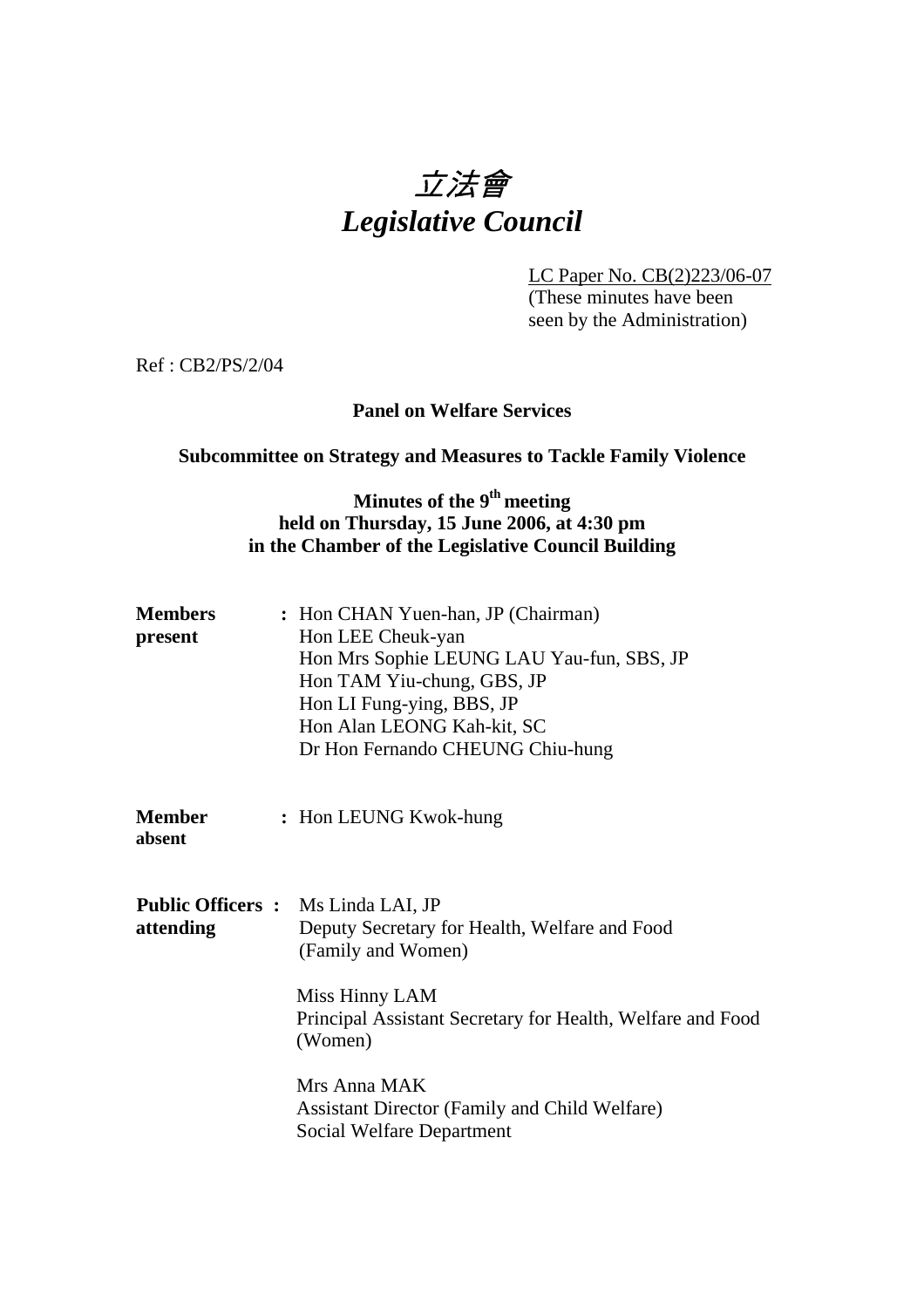Action

Ms PANG Kit-ling Chief Social Work Officer (Domestic Violence) Social Welfare Department Mr NG Kam-wing Chief Superintendent (Crime Support) (Crime Wing) Hong Kong Police Force Ms WONG Sui-hing, Queenie Chief Inspector (Child Protection Policy Unit) (Crime Wing) Hong Kong Police Force Mrs TSANG LEE Kit-ying Chief Manager/Management (Support Services)2 Housing Department **Deputations** : Against Elderly Abuse of Hong Kong **by invitation** Ms Kennex YUE Chief Executive Director Association Concerning Sexual Violence Against Women Miss NG Wai-ching Service Co-ordinator The Hong Kong Council of Social Service Ms Elsa CHIU Lai-suen Chief Officer, Service Development (Family and Community) Hong Kong Federation of Women's Centres Miss TAN Kong-sau Training Officer The Law Society of Hong Kong Mr Dennis HO Chairman of Sub Committee on DVO

- 2 -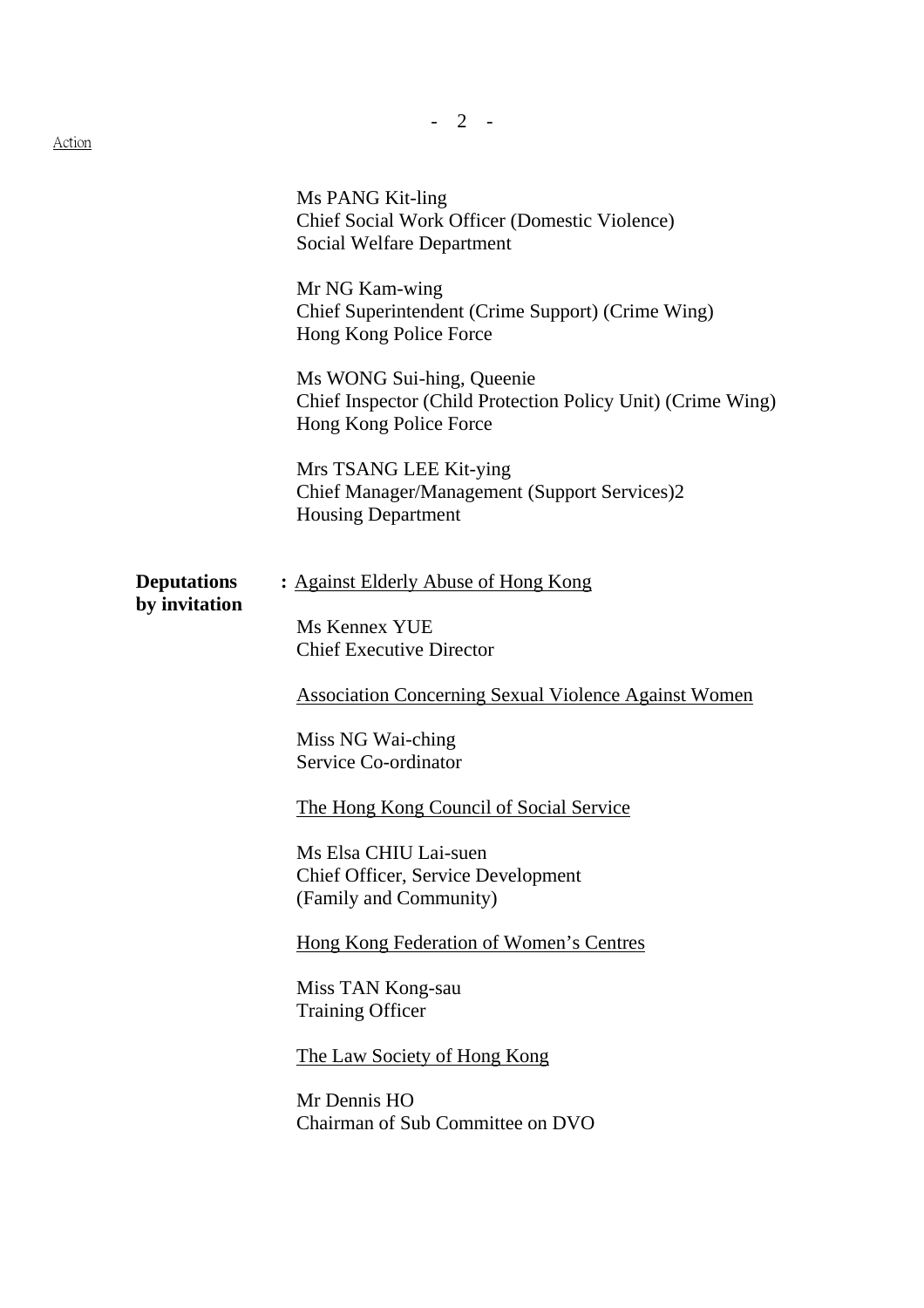Action

Ms Joyce WONG Director of Practitioners Affairs

Hong Kong Association for the Survivors of Women Abuse (Kwan Fook)

Ms LIU Ngan-fung Chairman

Ms LAU Siu-lai

Hong Kong Women's Coalition of Equal Opportunity

Ms CHUNG Yuen-yi Co-ordinator

**Harmony House** 

Ms Margaret WONG Executive Director

Mr CHENG Tak-wah Project Supervisor

Caritas Hong Kong - Family Service

Ms HO Yee-ching Crisis Care Worker

- **Clerk in :** Miss Mary SO **attendance** Senior Council Secretary (2) 8
- **Staff in : Ms Maisie LAM attendance** Council Secretary (2) 2

 Miss Maggie CHIU Legislative Assistant (2) 4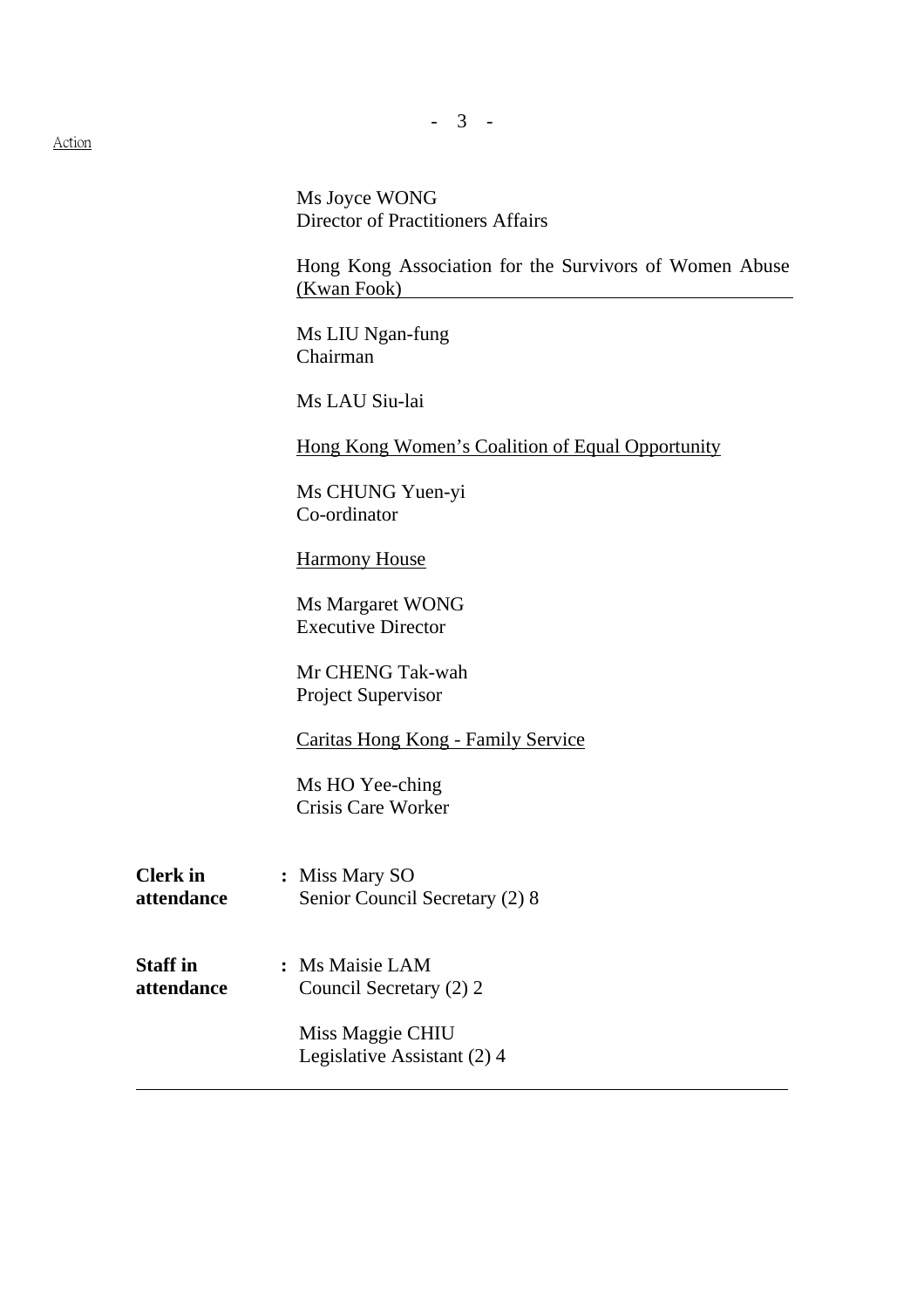#### - 4 -

# **I. Preliminary proposed amendments to the Domestic Violence Ordinance (DVO) (Cap. 189)**

(LC Paper Nos. CB(2)2132/05-06(01) to (02), CB(2)2378/05-06(01) to (11) and CB(2)2423/05-06(01))

 At the invitation of the Chairman, Deputy Secretary for Health, Welfare and Food (Family and Women) (DSHWF(F&W)) said that according to legal advice the term "molest" referred to in section 3 of the DVO also covered psychological abuse in addition to physical abuse. As the existing DVO already applied to psychological abuse, the Administration did not consider legislative amendment necessary as proposed by some deputations in their submissions.

#### Views of deputations

#### *Against Elderly Abuse of Hong Kong (LC Paper No. CB(2)2378/05-06(01))*

2. Ms Kennex YUE presented the views of Against Elderly Abuse of Hong Kong as detailed in its submission. In particular, Against Elderly Abuse of Hong Kong was disappointed that a piecemeal approach had been adopted by the Administration to amend the DVO which failed to provide adequate protection to the elderly by refusing to include this group of people under the proposed amendment to expand the scope of the DVO. To better realise the "zero tolerance" policy against family violence, a fund should be set up by the Administration to provide financial support to organisations engaged in preventing and combating family violence. Consideration should also be given to requiring relevant professionals to report all family violence cases which they encountered/handled and extending the eligibility for applying compassionate rehousing for victims of family violence with the Housing Department (HD) to social workers of all non-governmental organisations (NGOs).

#### *Association Concerning Sexual Violence Against Women (LC Paper No. CB(2)2378/05-06(02))*

3. Miss NG Wai-ching introduced the submission of the Association Concerning Sexual Violence Against Women which suggested the following -

- (a) the scope of the DVO should be further expanded to cover other familial relationships and persons, such as in-laws and siblings, who lived in the same household;
- (b) a definition of "domestic violence" should be introduced to the DVO to include physical abuse, psychological abuse, sexual abuse, stalking and molestation;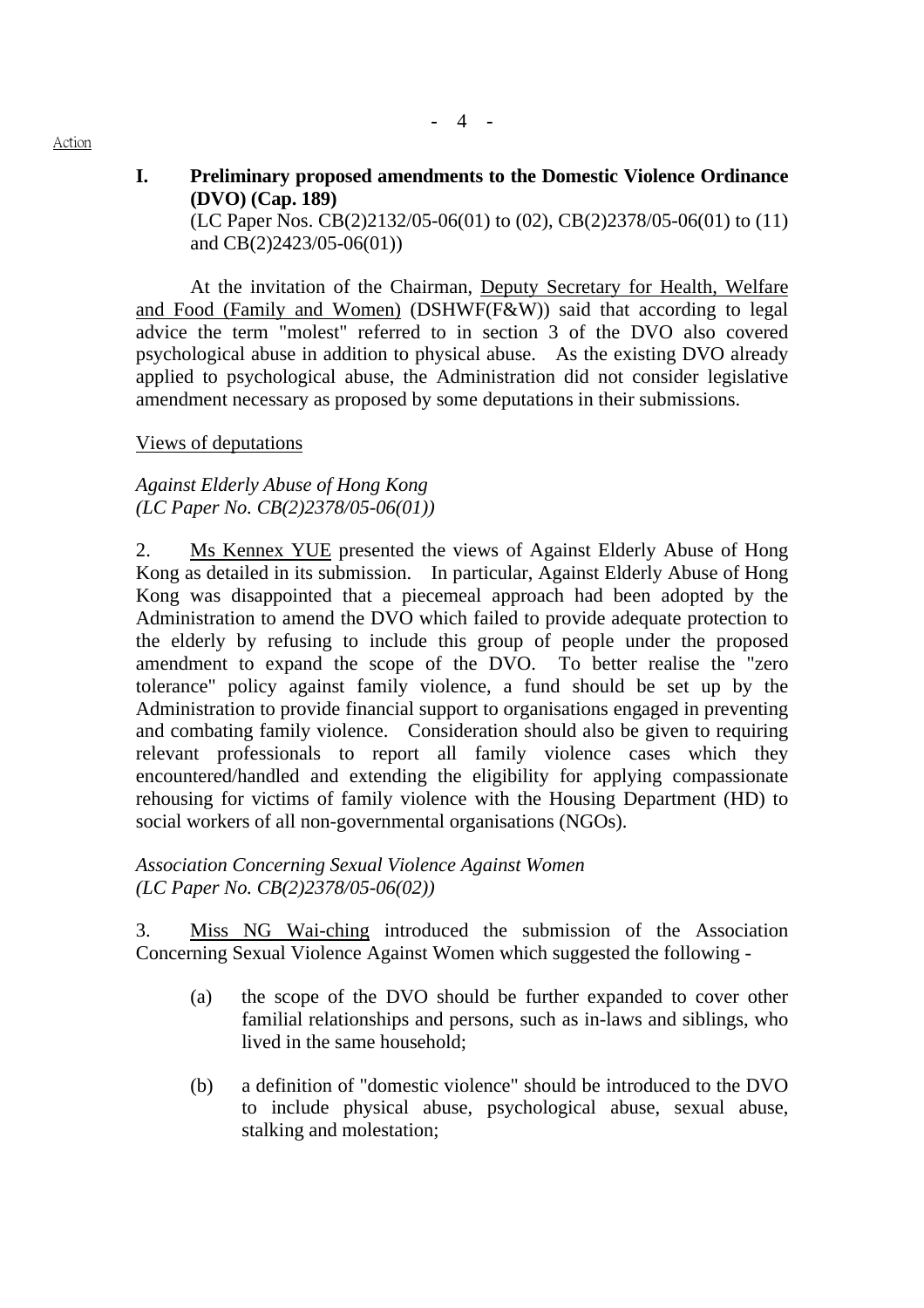- (c) the DVO should provide for a power for the court to order batterers to attend counselling programme as a part of any order. Consideration should also be given to enabling the court to order batterers who breached the injunction order to undergo counselling;
- (d) a court dedicated to the handling of family violence cases should be set up to increase the effectiveness of the judicial system in providing protection to victims of family violence;
- (e) aftercare support services for victims of family violence should be integrated with services provided by family crisis centres and refuge centres to provide comprehensive support and assistance to the victims. Legal support to victims of family violence seeking protection from the court should also be stepped up;
- (f) all staff assigned to handle family violence must first undergo training on such. A dedicated department/team should be set up in each organisation engaged in preventing and combating family violence to ensure the standards and quality of the training on family violence;
- (g) a mechanism to conduct post-event multi-disciplinary review on fatal or serious injury cases relating to family violence should be expeditiously put in place, and
- (h) the Administration should carefully consider the recommendations of the University of Hong Kong's study on suicide and murder cases in Hong Kong and of the Law Society of Hong Kong's Report on the DVO in its effort to strengthen the existing strategy and measures to prevent and tackle family violence.

4. Ms NG hoped that the Administration would first consult Members of the Legislative Council and all relevant stakeholders on the Emergency Referral Questionnaire and Action Checklist being developed by the Police for the handling of family violence before implementation.

*Hong Kong Council of Social Service (HKCSS) (LC Paper No. CB(2)2378/05-06(03))*

5. Ms Elsa CHIU highlighted the following suggestions of HKCSS as detailed in its submission -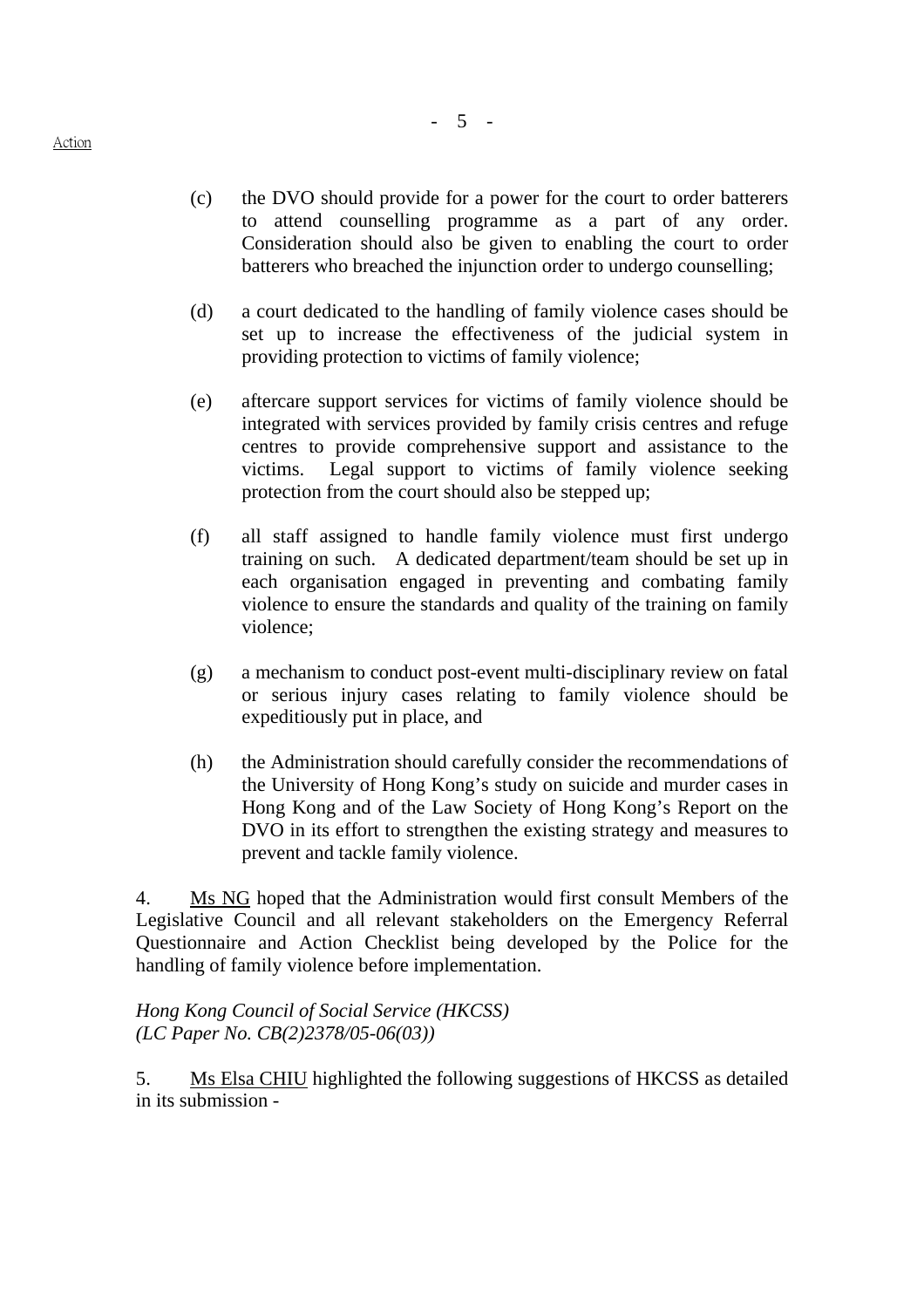- 6 -

- (b) the Administration should set down a timetable for considering the feasibility of covering parents and parents-in-law living in the same household under the DVO, say, within two years' time;
- (c) the Administration should explore with the legal sector the feasibility of empowering the court to make order requiring the batterer to undergo counselling programme; and
- (d) a specialised family violence court that could handle all criminal and civil cases involving allegations of family violence or a violation of an injunction order should be set up.

6. Ms CHIU requested that the Subcommittee and all relevant stakeholders be consulted on the Emergency Referral Questionnaire and Action Checklist being developed by the Police at a future meeting of the Subcommittee before implementation.

### *Hong Kong Federation of Women's Centres (LC Paper No. CB(2)2378/05-06(04))*

7. Miss TAN Kong-sau presented the views of the Hong Kong Federation of Women's Centres as detailed in its submission tabled at the meeting. In particular, the Administration was urged to -

- (a) come up with a timetable on expanding the scope of the DVO to include parents and parents-in-law living in the same household;
- (b) introduce a definition of "domestic violence" in the DVO to include physical abuse, sexual abuse and psychological abuse; and
- (c) all relevant ordinances related to family violence should be consolidated to integrate civil and criminal laws to better protect victims of family violence, as the DVO mainly provided for a civil remedy for the victims to seek injunction order from the court and did not contain legal provisions criminalising violence acts.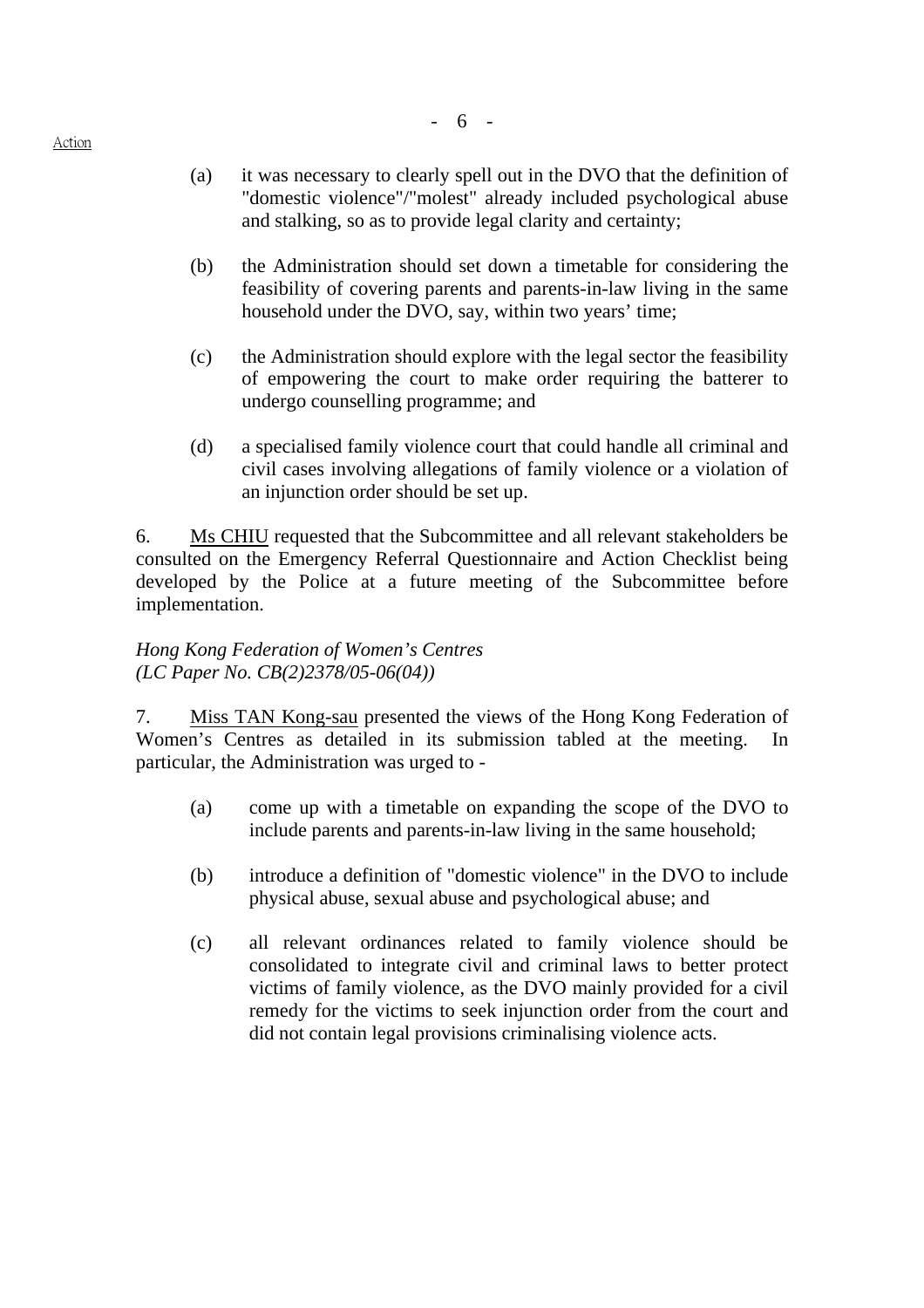*Law Society of Hong Kong (LC Paper No. CB(2)2378/05-06(05))* 

8. Mr Dennis HO highlighted the following views of the Law Society of Hong Kong on the review of the DVO as detailed in the submission tabled at the meeting -

- (a) there must be a definition of "domestic violence" in the DVO and the definition must be as wide as possible to cover a wide range of unacceptable behaviours and not just physical assaults;
- (b) the duration of the power of arrest should be left to the discretion of the court as it deemed fit, as there appeared to be no explanation for the arbitrary 24-month maximum duration proposed by the Administration;
- (c) the scope of the DVO should also cover domestic relationships which should include parents of a child not living together and same sex co-habitees; and
- (d) there was no reason for the Administration to put off the consideration of the proposal of enabling the court to make order requiring the batterers to undergo counselling until the completion of the two pilot projects of Batterer Intervention Programme (BIP) in March 2008. At the very least, the Administration should consider attaching a proviso in the coming legislative amendments to the DVO that the new provision to enable the court to make counselling order would not come into force until a date to be announced.

*Hong Kong Association for the Survivors of Women Abuse (Kwan Fook) (LC Paper No. CB(2)2378/05-06(08))* 

9. Ms LIU Ngan-fung presented the views of Kwan Fook as detailed in its submission tabled at the meeting. Notably, the Administration was urged to consolidate all existing ordinances related to family violence, expand the scope of the DVO to include the elderly, enhance the roles and functions of the central mechanism for handling family violence, and implement the 12 recommendations made by the Coroner's Court on the Tin Shui Wai family tragedy occurred in April 2004 as well as the 14 measures set out in the motion on domestic violence carried at the Council meeting on 8 March 2006. Ms LIU also sought clarification from the Social Welfare Department (SWD) on whether it had rendered any assistance to the victims of two family violence incidents which occurred last week.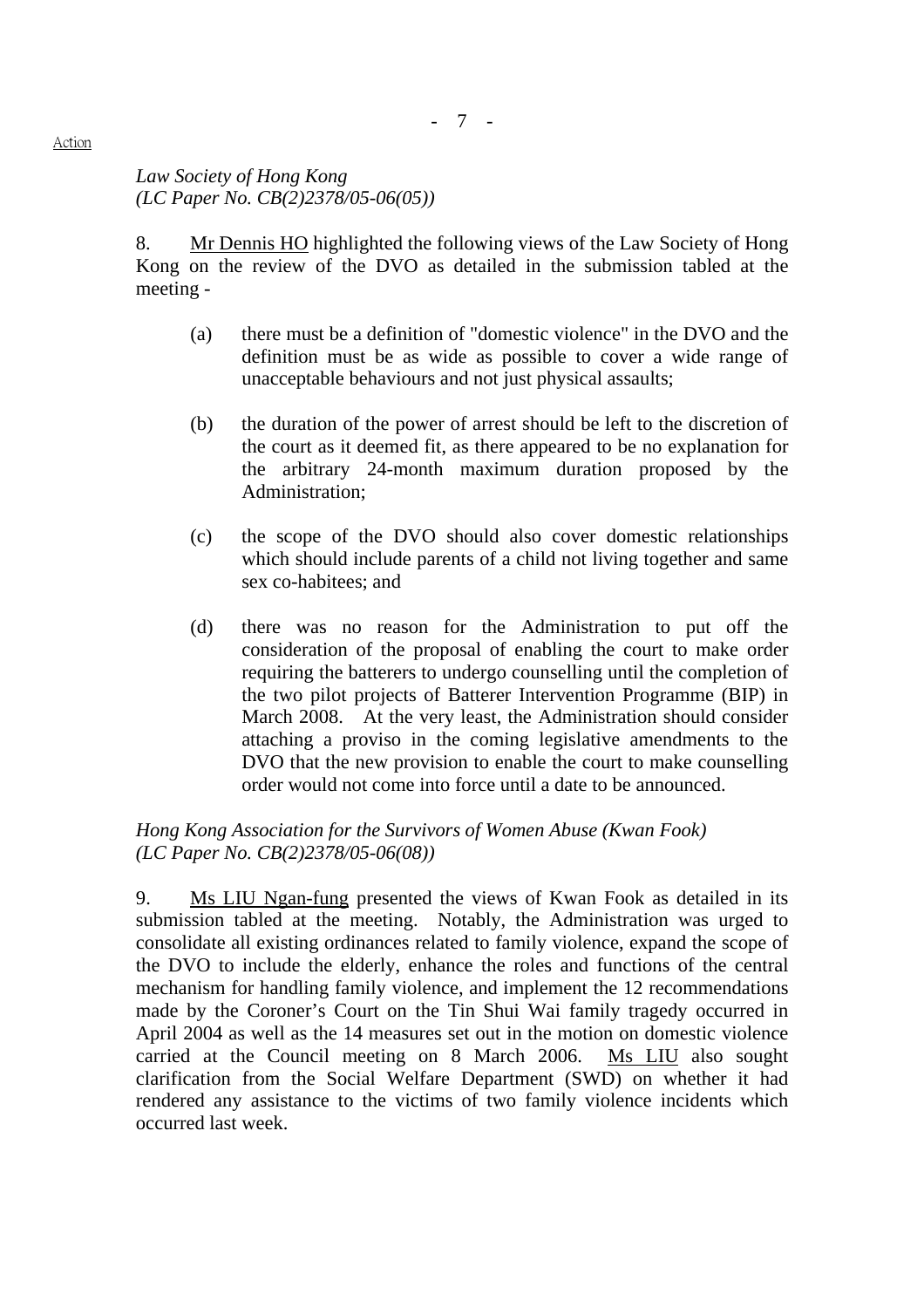10. Ms LAU Siu-lai, a victim of family violence, told the meeting of the difficulties she encountered in finding compassionate rehousing with HD after being forced to leave the refuge centre.

#### *Hong Kong Women's Coalition of Equal Opportunity (LC Paper No. CB(2)2378/05-06(09))*

11. Ms CHUNG Yuen-yi introduced the submission of the Hong Kong Women's Coalition of Equal Opportunity. Specifically, the Administration was urged to expeditiously introduce the following judicial measures to combat family violence -

- (a) all existing ordinances related to family violence should be consolidated;
- (b) a specialised domestic violence court should be set up;
- (c) pro-arrest and protection of witness policies should be implemented on family violence cases to better safeguard the safety of victims of family violence; and
- (d) requiring the batterers to undergo counselling should be made a sentencing option by the court.

*Harmony House (LC Paper No. CB(2)2378/05-06(10))* 

12. Ms Margaret WONG presented the submission of the Harmony House tabled at the meeting. The Harmony House welcomed the proposed amendments to the DVO by the Administration, and further urged the Administration to -

- (a) step up educating the public and relevant professionals that the coverage of the term "molest" included psychological abuse;
- (b) provide a timetable on including in the DVO legislative sanction against stalking behaviour in domestic context, having regard to the fact that a great majority of family violence cases involved stalking behaviours. There should be no cause for concern about enforcement difficulties, as it should not be difficult for frontline Police to ascertain the relationship between the complainant and the alleged offender who had some form of domestic relationship;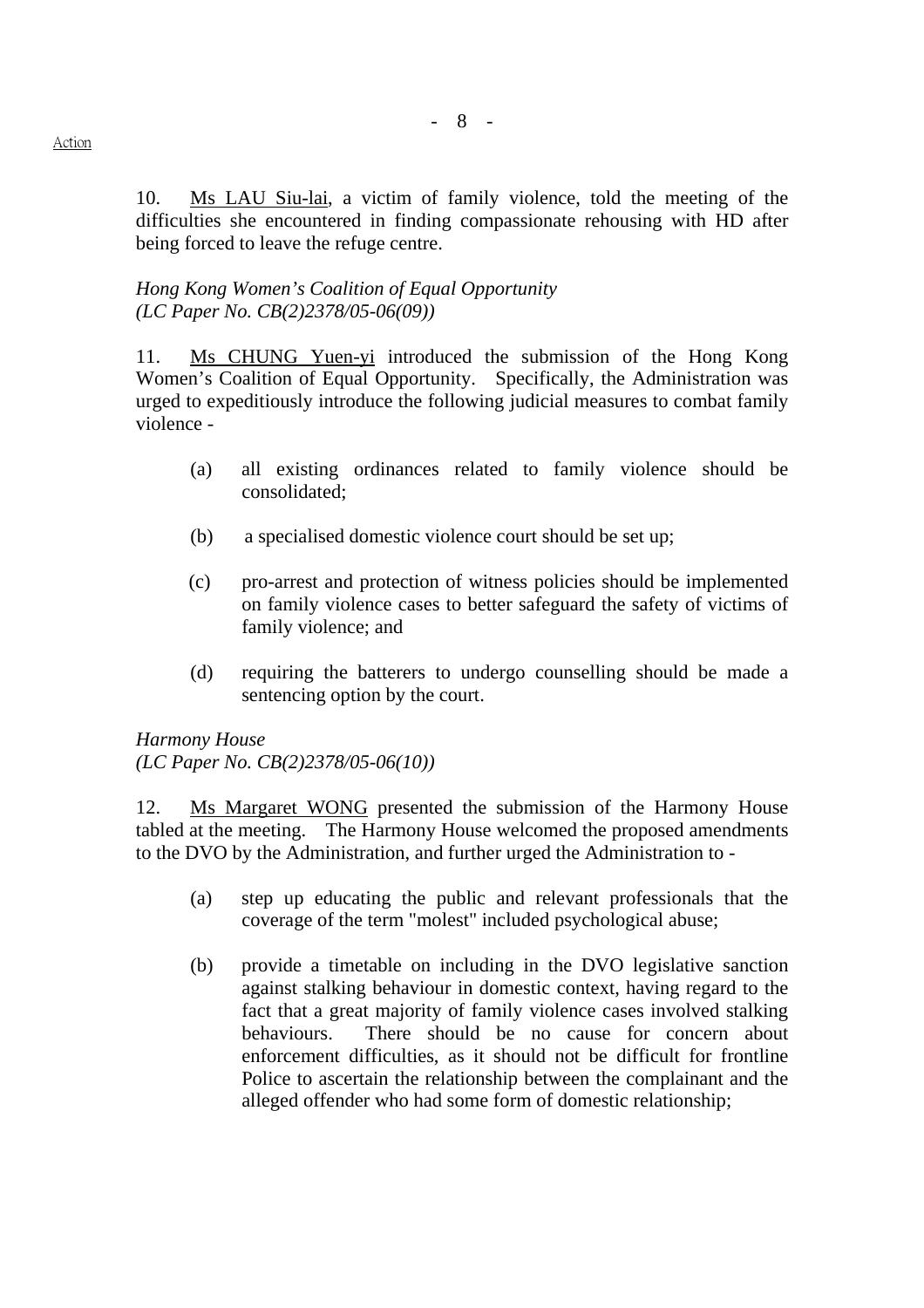- (c) re-consider amending the DVO to take exposing a child to witness family violence as a form of child abuse and subject to criminal sanction; and
- (d) empower the court to require batterers to attend counselling programme as one of the sentencing options.

*Caritas Hong Kong - Family Service (LC Paper No. CB(2)2423/05-06(01))* 

13. Ms HO Yee-ching highlighted the following views of Caritas Hong Kong -Family Service on the proposed amendments to the DVO by the Administration, details of which were set out in its submission tabled at the meeting -

- (a) the scope of the DVO should be expanded to cover parents and in-laws who lived in the same household, in view of the rising number of elder abuse abuses and the ageing population;
- (b) psychological abuse should be defined in the DVO;
- (c) the proposal of extending the duration of injunction order and the power of arrest attached to a maximum period of 24 months should be expeditiously implemented;
- (d) the court should be provided with the jurisdiction to make an order requiring the batterers to undergo counselling, as this was the only effective way to stop the cycle of violence; and
- (e) a central database on family violence cases, jointly managed by SWD and the Police, should be set up to better enable agencies concerned and the Police to render timely and appropriate services to victims as well as perpetrators of family violence.

### Discussion

14. The Chairman said that she shared the deputations' dissatisfaction about the small steps made by the Administration in making the DVO more effective in protecting victims of family violence. While she saw no reason for not supporting the proposed amendments to the DVO by the Administration, she asked the Administration whether it would re-consider including parents-adult son/daughter and parents-in-law relationships under the scope of the DVO, and if so, the timetable for implementing such, in view of the rising number of elder abuse cases.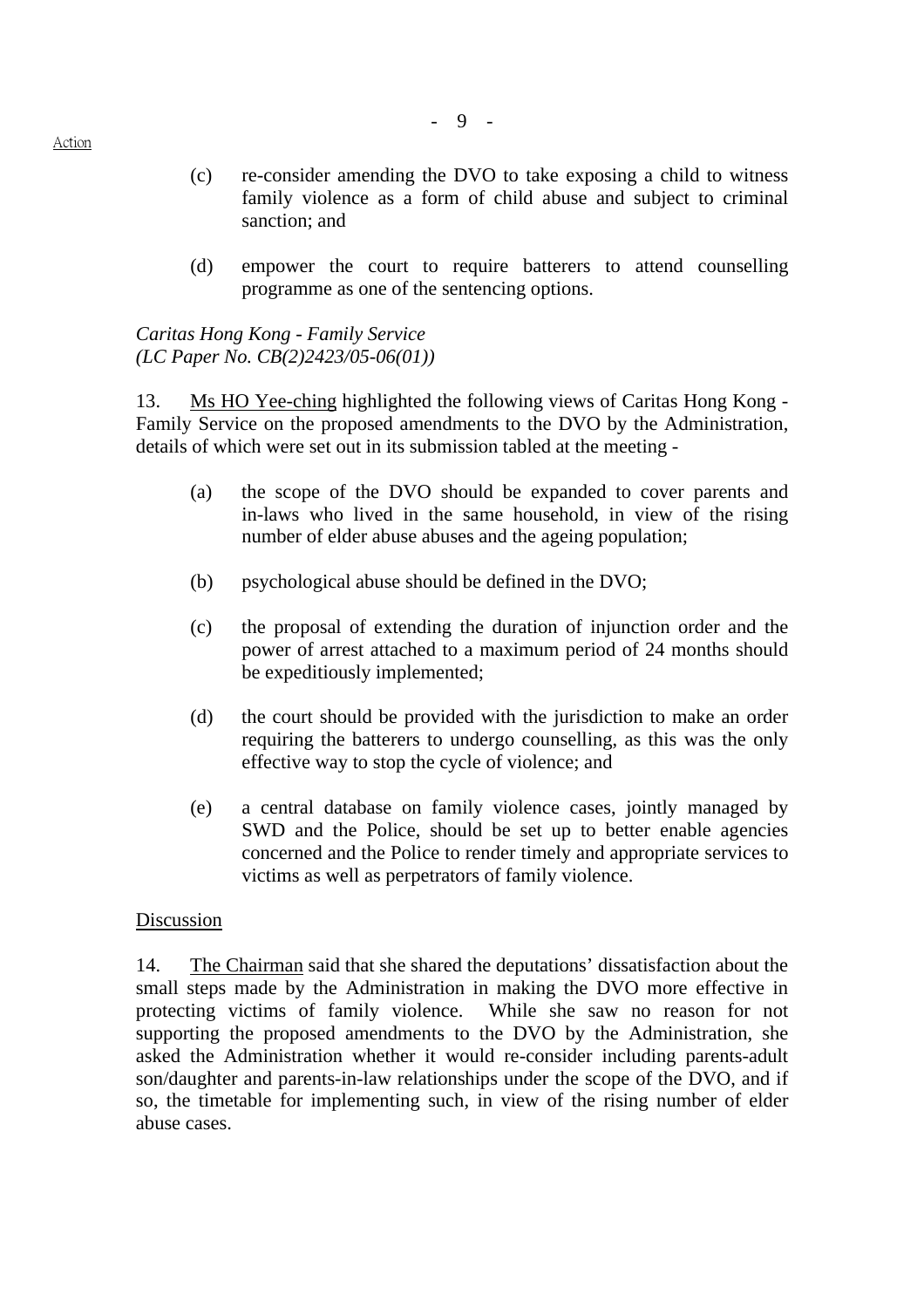15. Mrs Sophie LEUNG said that although the proposed amendments to the DVO might not be able to meet all expectations and address all concerns, the implementation of these amendments was nevertheless a move in the right direction to realising the "zero tolerance" policy against family violence.

Mrs LEUNG further said that merely relying on legislation to combat family violence was not enough, as family violence was a multi-dimensional issue requiring a co-ordinated community response. Mrs LEUNG hoped that more could be done by the Administration to mobilise multi-sectoral participation to combat the problem.

16. As prevention was the key to successfully fight against family violence and prevent tragedies, Mrs Sophie LEUNG said that the Police should refer actual, as well as potential, batterers to undergo counselling in the first instance and records in this regard should be kept. Should the potential batterers commit and the actual batterers repeat the violent act, they should be required to undergo mandatory counselling. Such arrangements did not require any legislative amendment, and would send a clear message to the public that batterers were accountable for their acts. To facilitate more referrals to counselling programme for batterers, Mrs LEUNG called upon HKCSS to step up work on providing counselling training for social workers.

17. Ms Margaret WONG said that Mrs LEUNG's suggestions merited consideration in the absence of any court-ordered treatment for batterers.

18. Regarding the proposal of further expanding the scope of "protected persons" under the DVO, DSHWF(F&W) responded as follows -

- (a) amending the DVO to provide better protection to victims of family violence was only part of the overall efforts of the Administration to prevent and tackle family violence;
- (b) the Administration had not ruled out the possibility of expanding the scope of the DVO to include parents-adult son/daughter and parents-in-law relationships under the scope of the DVO so that they could make application for an injunction order under the DVO. More in-depth studies needed to be conducted to ascertain whether such extension was necessary, having regard to the fact that most elders were reluctant to seek legal action against their adult children or children-in-law for abusing them. There was also the concern about the impact of such extension on family relations, as to do so might discourage adult children from living with their parents or parents-in-law;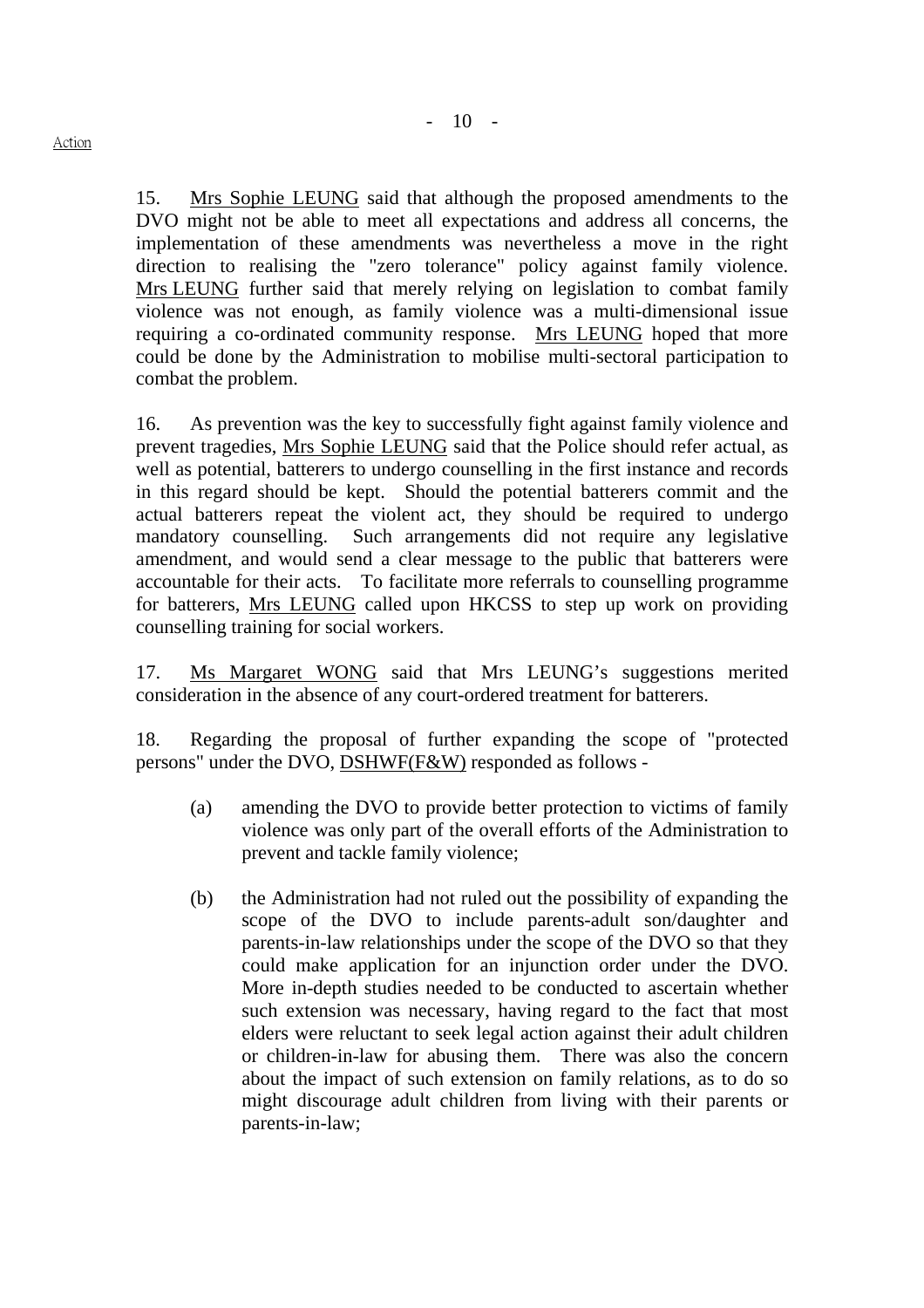- (c) reference should be drawn to overseas experience on whether including parents-adult son/daughter and parents-in-law relationships under the scope of domestic violence legislation would be an effective mean to prevent elder abuse;
- (d) the reason for expanding the scope of the DVO to include former spouses and former co-habitees in the coming legislative amendment exercise to the DVO was because the majority of family violence cases were related to spousal and co-habitation relationships; and
- (e) although the number of elder abuse cases was on the rise, it did not necessarily mean that the problem had worsened. On the contrary, it could be attributed to the heightened efforts made in raising public awareness about elder abuse and the enhanced services provided to the elderly, measures of which the Administration considered to be a practical way forward to combat elder abuse.

19. The Chairman considered the Administration's explanation for not expanding the scope of the DVO to include parents-adult son/daughter and parents-in-law relationships unconvincing. For instance, if parents were reluctant to take legal action against their adult children or children-in law for abusing them, similar situation could occur in spousal and co-habitation relationships. Ms Elsa CHIU concurred and also said that although the majority of family violence cases were related to spousal and co-habitation relationships, this did not mean that the remaining family violence cases relating to parent-son/daughter and in-law relationships could be ignored. Ms CHIU further said that another reason why elders were reluctant to take legal action against their adult children or children-in law for abusing them was because the existing DVO did not provide protection for them. The situation would change if the scope of the DVO was expanded to include parents and parents-in-law.

20. Dr Fernando CHEUNG expressed disappointment that despite numerous discussions held with the Administration on ways to amend the DVO to provide better protection to victims of family violence, many of the recommendations put forward by members and deputations, such as empowering the court to make order requiring batterers to attend counselling programme and introducing a definition of "domestic violence" to the DVO to include psychologist abuse, continues to fall on deaf ear. Dr CHEUNG further asked when the Police would be in a position to discuss its Emergency Referral Questionnaire and Action Checklist with members and deputations before implementation.

21. DSHWF(F&W) responded as follows -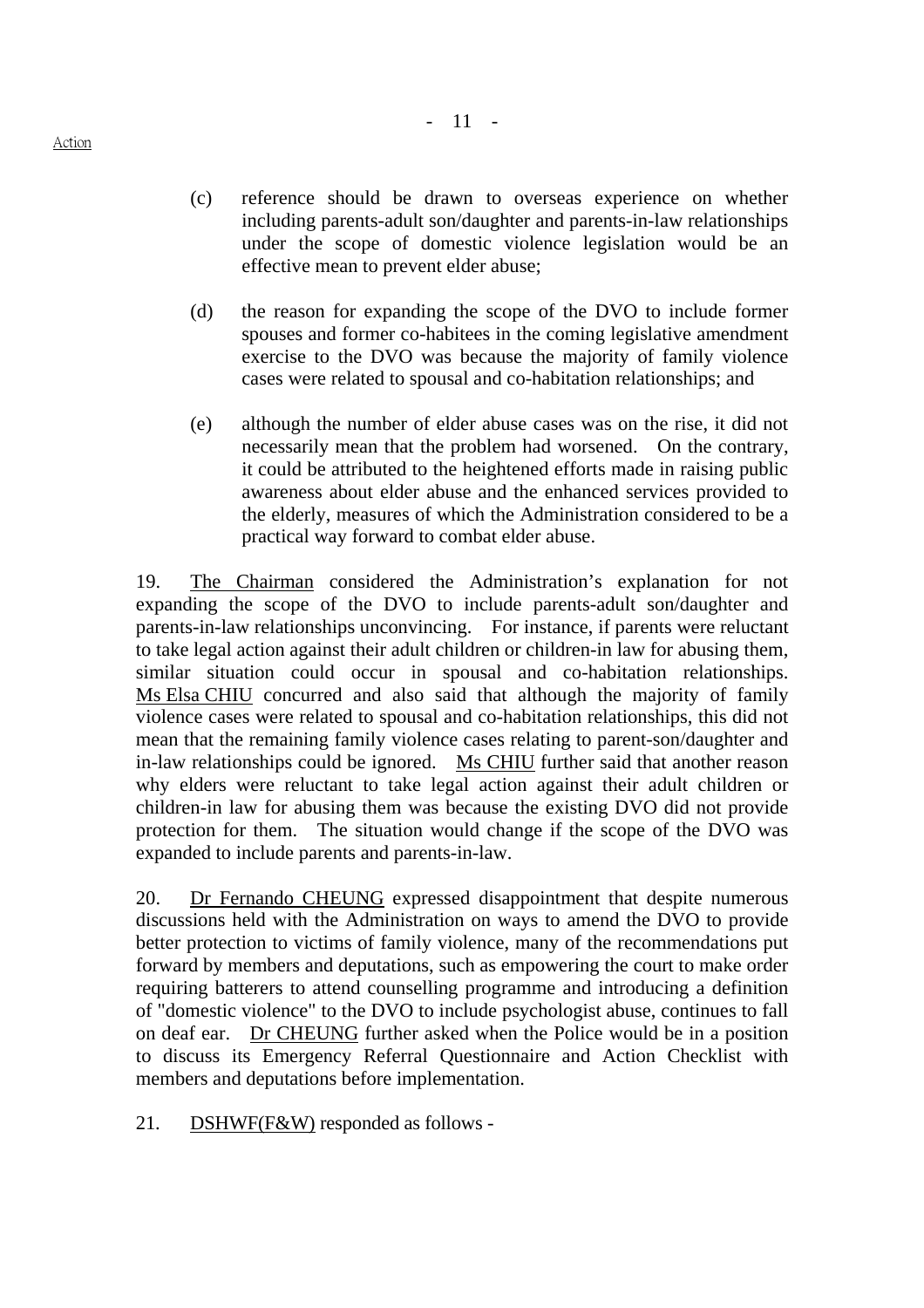- (a) to better help the public to understand the term "molest" under the DVO included psychological abuse, such information would be included in the information kits/leaflets for victims of family violence. Legal advice would be sought on the desirability of defining "molest" in the DVO; and
- (b) as explained in item 5 of Part II of LC Paper No.  $CB(2)2132/05-06(01)$ , the Administration would consider the way forward on the merits of empowering the court to make order requiring batterers to undergo counselling after evaluating the effectiveness of the two pilot projects of BIP upon their completion in March 2008. In the meantime, the Administration would discuss with the Police on the feasibility of Mrs Sophie LEUNG's suggestion mentioned in paragraph 16 above and with the Judiciary to encourage it to refer alleged offenders on bind-over order to attend BIPs.

22. Regarding when the Police would be in a position to discuss its Emergency Referral Questionnaire and Action Checklist with members and deputations before implementation, Chief Superintendent (Crime Support) (Crime Wing) referred members to paragraphs 3 and 5 of the Administration's paper (LC Paper No.  $CB(2)2389/05-06(01)$  which set out the salient features of these two tools. Chief Superintendent (Crime Support) (Crime Wing) further said that the contents of the Emergency Referral Questionnaire and the Action Checklist had addressed the requirements of what these tools should contain by HKCSS. Work was being carried out to format the Emergency Referral Questionnaire and the Action Checklist into a pocket-size booklet to facilitate the work of frontline Police as suggested by HKCSS.

23. Dr Fernando CHEUNG said that merely publicising the definition of "molest" in information kits/leaflets for victims of family violence was not useful, as it was very difficult for the general public to identify which type of act amounted to a conduct which could properly be regarded as such a degree of harassment as to call for the intervention of the court. Dr CHEUNG further asked the Police how it could ensure that its frontline officers would strictly apply the Emergency Referral Questionnaire and the Action Checklist when handling family violence cases, and would not, say, let the batterers go free if the victims refused to take legal action against their abusers and leave the victims to go on their own to seek medical assistance.

24. Mr Dennis HO welcomed the Administration's plan to seek legal advice on defining the term "molest" in the DVO to provide legal clarity and certainty. The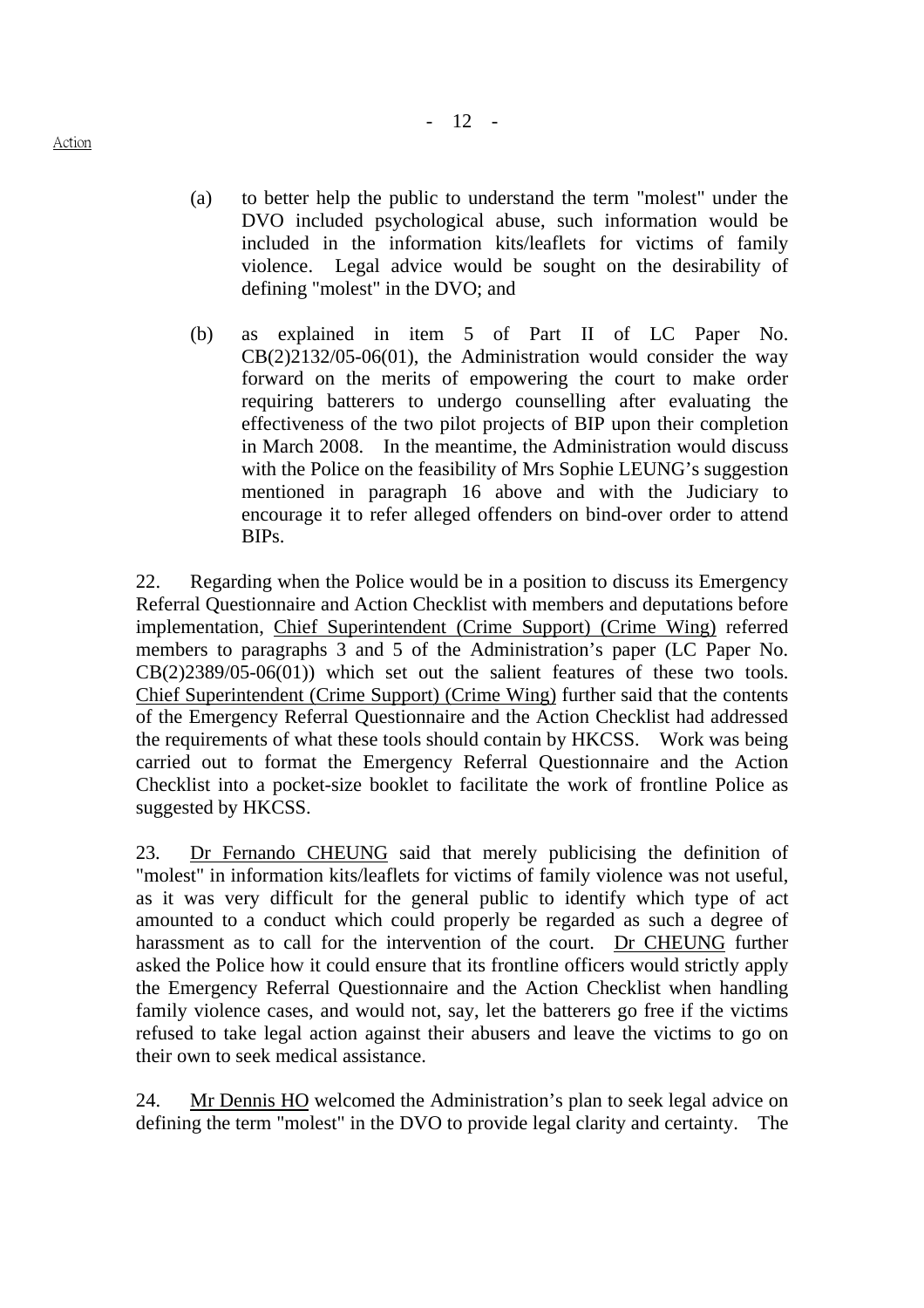#### Action

Law Society of Hong Kong, however, considered that there should be a definition of "domestic violence" in the DVO and that the definition should be as wide as possible to include psychological abuse, emotional abuse, stalking and harassment apart from physical abuse. Adaptation of the relevant provisions in New Zealand's Domestic Violence Act 1995 was recommended.

25. Responding to Dr Fernando CHEUNG's concern about people not understanding their rights under the DVO, DSHWF(F&W) said that action would be stepped up to educate the public through publicity and information kits/leaflets on the circumstances under which victims of family violence could seek protection from the DVO. SWD would also provide training for its frontline social workers and NGO staff on the applicability of the DVO to help victims of family violence.

26. As regards Dr Fernando CHEUNG's concern about frontline Police officers refraining from arresting the abusers if the victims refused to press charges against their abusers, Chief Superintendent (Crime Support) (Crime Wing) assured members that there was no cause for such concern as the Action Checklist would spell out arrest actions must be taken based on prevailing evidence. There was also no cause for concern that frontline Police officers would leave the injured victims to arrange medical assistance on their own, as it was the first and foremost responsibility of Police officers to check if the victims were injured or in pain upon arrival at the scene and would arrange the victims for medical treatment if they displayed signs of pain and/or bodily injuries.

27. Mrs Sophie LEUNG urged the Administration to better utilise community wisdom in combating family violence, as the problem required concerted and co-ordinated efforts from the whole community. Mrs LEUNG urged the Administration to consider one of the recommendations made by the Women's Commission in its Report entitled "Women's Safety in Hong Kong: Eliminating Domestic Violence" on producing a booklet on the importance of domestic violence evidence gathering to educate professionals, stakeholders, concerned individuals and particularly victims. Mrs LEUNG pointed out that in order for the criminal justice system and law enforcement to be effective, it was important to know what the court could use as evidence. This meant that everyone must become more aware of the need to collect and properly record evidence and know what evidence was needed and how to collect it.

28. Ms CHUNG Yuen-yi, Miss NG Wai-ching and Ms LIU Ngan-fung were of the view that the main reason why the problem of family violence continued unabated was because of the failure of the Administration to make use of community wisdom in combating the problem, as evidenced by its reluctance to implement many recommendations made by various studies. Ms Elsa CHIU said that the existing approach adopted by the Administration to prevent and tackle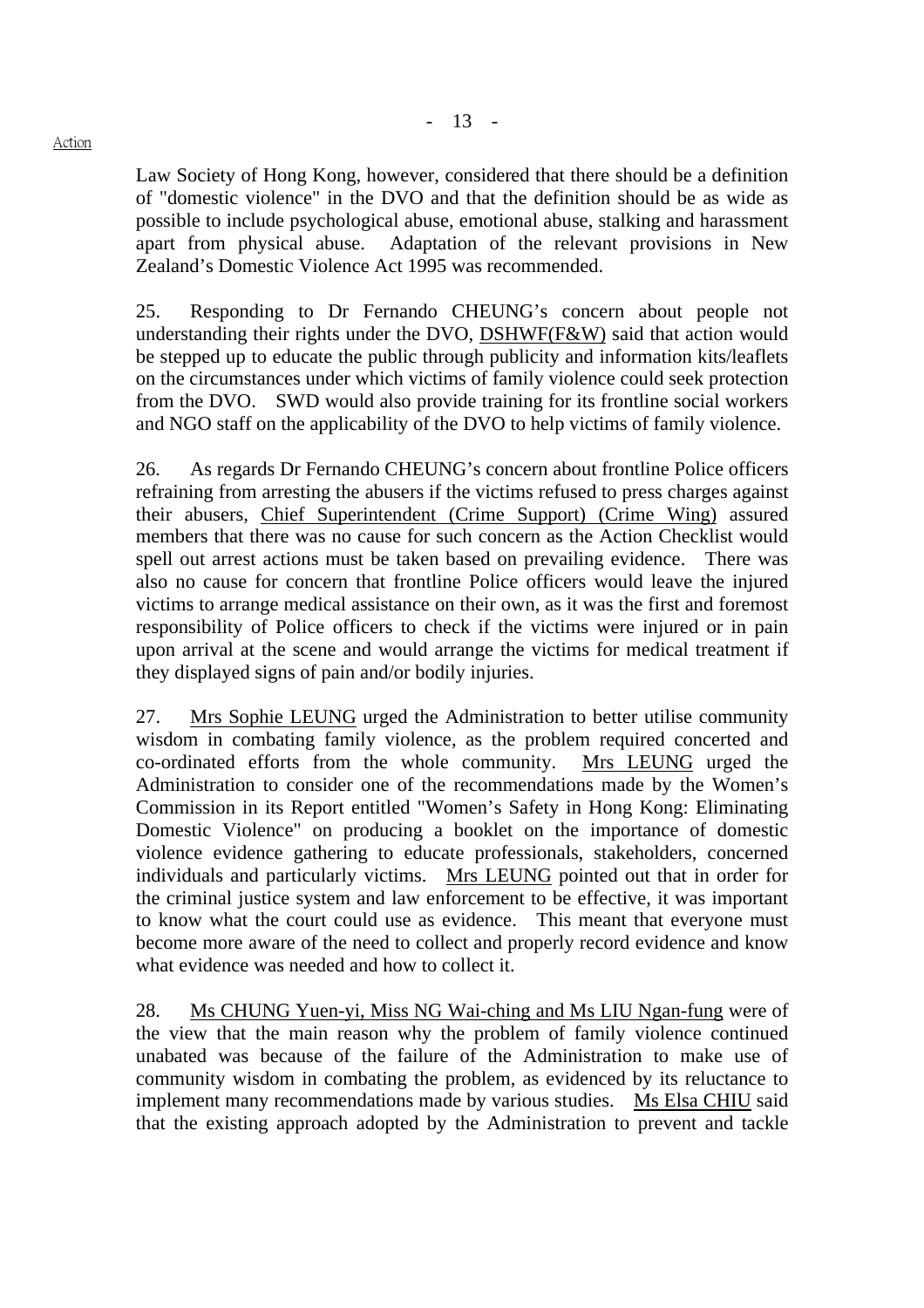family violence was too fragmented, and urged that a comprehensive plan be developed.

29. The Chairman thanked the deputations for their continuous input on ways to take forward the "zero tolerance" policy against family violence since the set up of the Subcommittee. The Chairman hoped that the Administration would not treat family violence from the angle of social welfare, as the problem was too multi-faceted for it to be handled solely by SWD and/or the Health, Welfare and Food Bureau.

30. Dr Fernando CHEUNG asked the Administration what lessons it had learnt from the two recent family violence cases occurred in public rental housing (PRH) flats which resulted in two deaths. The Chairman hoped that HD would not only accede to request for household splitting until serious bodily injury was inflicted on the applicant.

31. Chief Manager/Management (Support Services)2, HD (CM/M(SS)2, HD) responded as follows -

- (a) the young woman alleged to be killed by her 70 year-old husband on 8 June 2006 in Lik Yuen Estate only approached HD staff for the first time several days before her death concerning housing arrangements arising from her recent divorce from her husband. The victim was scheduled to meet with HD staff at 11:00 am on 8 June 2006 but the tragedy occurred before that at around 9:30 am;
- (b) as regards the second case involving the death of an elderly woman alleged to be killed by her husband in Long Ping Estate, HD staff did approach her, upon referral from SWD back in 2004, about her request for splitting of household due to dispute with her spouse over the Comprehensive Social Security Assistance (CSSA) payment and other matters. The victim replied then that she did not wish to pursue her request. HD staff subsequently learnt from SWD that the CSSA payment had been equally split between her and her spouse. Since 14 September 2004, the victim had never approached HD staff regarding splitting of household; and
- (c) frontline HD staff had been reminded to adopt a reasonable and sympathetic approach when dealing with requests for housing assistance from PRH tenants.

32. The Chairman asked whether the reason why HD was not able to address the imminent housing needs of PRH tenants was due to lack of legal support for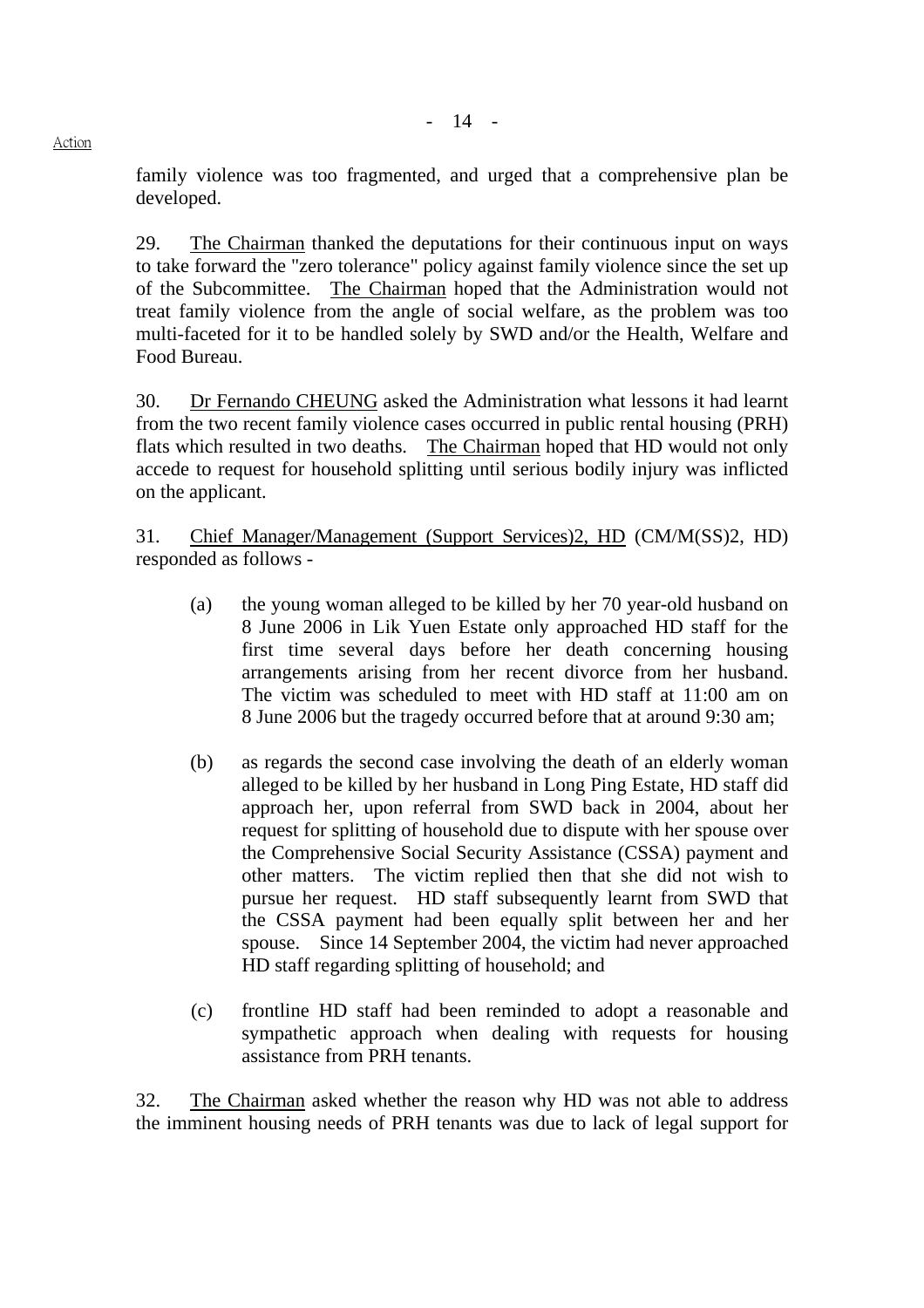doing so.

33. CM/M(SS)2, HD responded that granting of splitting of household did not require legislation. However, it was incumbent upon HD to ensure that each splitting request was fully justified to safeguard the equitable allocation of public housing resources. Hence, HD staff would ascertain whether the conflict between the applicant and her/her family member(s) was serious or minor. If the conflict appeared to be serious, HD would refer the case to SWD for its social workers to gather in-depth information on the tenant(s)' family background and verify relevant information and documents to decide their eligibility for household splitting or compassionate rehousing. If the conflict appeared to be minor, HD would refer the. PRH tenant(s) concerned to SWD for counselling and other supportive services if agreed to by the tenant(s).

34. CM/M(SS)2, HD further said that compassionate rehousing and splitting of household were two different policies, although they both concerned providing additional PRH units to the aggrieved parties. Under the compassionate rehousing scheme, temporary accommodation in a PRH estate in the form of a conditional tenancy (CT) would be offered to those with genuine immediate housing need, such as victims of family violence seeking divorce regardless of whether they had no offspring or did not bring along any dependent children, upon recommendation by SWD. CT tenancy beneficiaries might have their CT converted into a normal tenancy upon the court's award of divorce decree if they passed the Comprehensive Means Test with income and asset limits pitched at the prevailing Waiting List levels and the Domestic Property Test. As regards household splitting, HD would normally only allow it if the circumstances were so unique and extenuating that an exception should be granted. For household members who were sharing accommodation on a voluntary basis, such as family members, splitting would be considered only on fully justified grounds with support from SWD as necessary. Justifying circumstances included serious disharmony among household members, insurmountable social barrier or unavoidable conflicts among members.

35. The Chairman asked whether HD would grant CT to the aggrieved party upon recommendation by SWD. CM/M(SS)2, HD replied in the positive. The Chairman refuted that this was not always the case, as had been her experience in handling several requests for housing assistance from PRH tenants in Wong Chuk Hang Estate. The Chairman further said that many victims of family violence were not aware of the existence of CT and splitting of household policies, and urged HD to provide housing assistance to these victims who were forced to live in the same household with their abusive spouses after divorce because of lack of means.